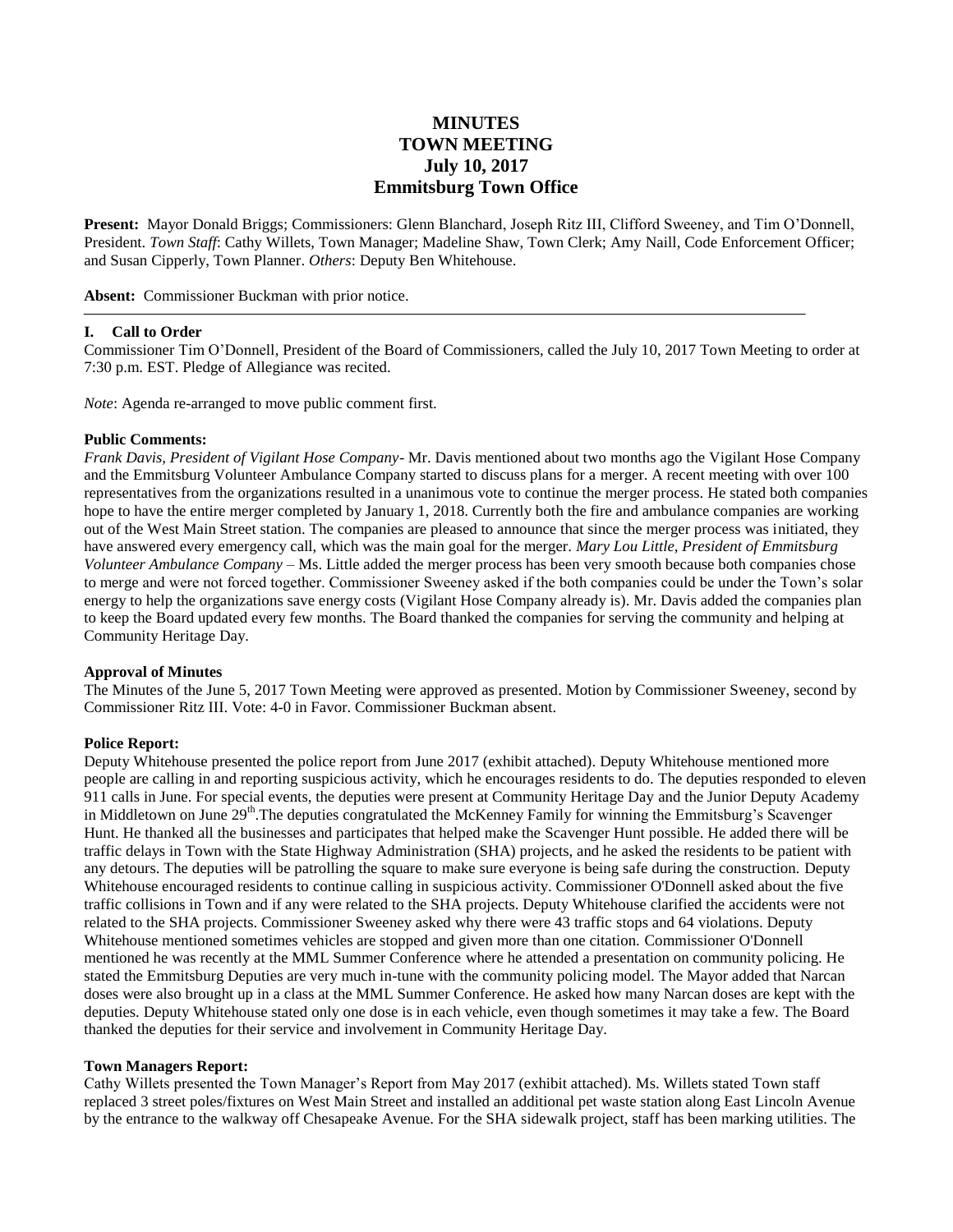old farmer's market sign was removed on South Seton Avenue and replaced with a new sign. Ms. Willets encouraged the community to attend the farmers market every Friday from 3:00 p.m. - 6:30 p.m. She added there are more vendors this year than in previous years. Commissioner Sweeney asked why the farmer's market is only for a few hours Friday afternoon and not all day. Ms. Willets replied the Board determined the hours in prior years. Commissioner O'Donnell added the thought was people could stop on their way back into Town from work. Ms. Willets continued that staff cleaned up Community Park Ball Field #1 (Maryland Storm Field) and it is open for public reservations. A new stop sign and speed bump were installed in Community Park near Ball Field #3 (Babe Ruth Field). Rainbow Lake is now at spillway level. The Emmitsburg's wells are rebounding and now at 28.75 feet below the May 2011levels. In May, 6 inches of rain were received. There is a surplus of .55 inches of rain, which is the first surplus in several months. There were three spills of untreated sewage in the month of May due to heavy rain that resulted in a loss of 7,650 gallons. The spills were reported to the State of Maryland. She mentioned the heavy rain resulted in the Waste Water Treatment Plant exceeding its capacity five times. Commissioner O'Donnell inquired about complaints related to the SHA projects. Ms. Willets informed the Board that the Town will take any complaints about the SHA project and send them to SHA for review. Commissioner Blanchard thanked the Town staff for keeping the parks in nice condition. Commissioner Sweeney commended the Town for the beginning stages of the dog park. Commissioner Ritz III commended Town staff for the American flags along Main Street.

## **Town Planners Report:**

Susan Cipperly presented the Town Planner's Report from May 2017 (exhibit attached). Ms. Cipperly mentioned she attended a Planning Commission meeting on June  $28<sup>th</sup>$  where she presented the B2 zoning text amendment in response to requests by the Board of Commissioners at the May 1, 2017 Town Meeting. The B2 text amendment would allow for places of worship in the B2 zone, which is a general commercial zoning district. She stated the text amendment requires more than just a change of wording as the whole ordinance needs to be reviewed for consistency and there are several federal laws about religious uses. Ms. Cipperly will get an ordinance together, have it reviewed by the Town's attorney, and then have the Planning Commission review it. Ms. Cipperly has been the contact person for the SHA projects and has been overseeing the no parking signage for the SHA sidewalk project. The sidewalk project contractors have been approved to complete the west side of Main Street before moving to the east side of Main Street. Commissioner O'Donnell asked if the sidewalks would be done before school starts. Ms. Willets stated staff would look into this. Ms. Cipperly also has been overseeing a few Community Legacy grants that will fix-up buildings along Main Street.

#### **Commissioner Comments**:

- Commissioner Ritz III: He informed the public there will be a free family fun event at Community Park Saturday July 15th 5pm-7pm that will include a magician, music, light refreshments, and a caricature artist.
- Commissioner Sweeney: He thanked everyone who was involved in the Community Heritage Day festivities for their time and efforts. Almost every organization was represented this year during the event. There were several new components that were added, and the attendance was higher than it has been in prior years. This year was also the best year for firework donations. He thanked everyone for their donations. He encouraged anyone interested in hearing more about Community Heritage Day to come to a meeting.
- Commissioner Blanchard: He thanked Commissioner Sweeney for all his work on Community Heritage Day. He informed residents of a food drop on Wednesday June  $12<sup>th</sup>$  from 3-6pm in a parking lot behind the Elias Lutheran Church. He also attended the MML Summer Conference and was able to talk to several delegates, senators, and state senators during the event.
- Commissioner O'Donnell: He thanked Commissioner Sweeney and Ms. Joy for organizing Community Heritage Day. He attended the MML Summer Conference with the Mayor, Commissioner Buckman, Commissioner Blanchard, and Ms. Willets. At the conference he attended several classes: sign regulations, community policing, healthy waters, rental property regulations, small town discussion (covering fleet management, workman's compensation, payment in lieu of tax), the secretaries' round tables, the governor's subcommittee on smart growth, and an economy's direction class. At the conference he also spoke with Mike Gill, Secretary of the Maryland Department of Commerce, on bringing employment to Emmitsburg. Commissioner O'Donnell hopes to partner with Mr. Gill to have some businesses consider Emmitsburg that might not normally consider Emmitsburg. He has been communicating with the SHA about having a multi-use trail come through Emmitsburg that would connect the C&O Canal to Gettysburg. During the economy's direction class he learned millennials are looking for finished "jewel box" houses because they carry \$70,000+ in debt from college degrees. He has not received any recent complaints about the Waste Water Treatment Plant lagoon smell. He concluded by thanking Commissioner Sweeney and his team for Community Heritage Day.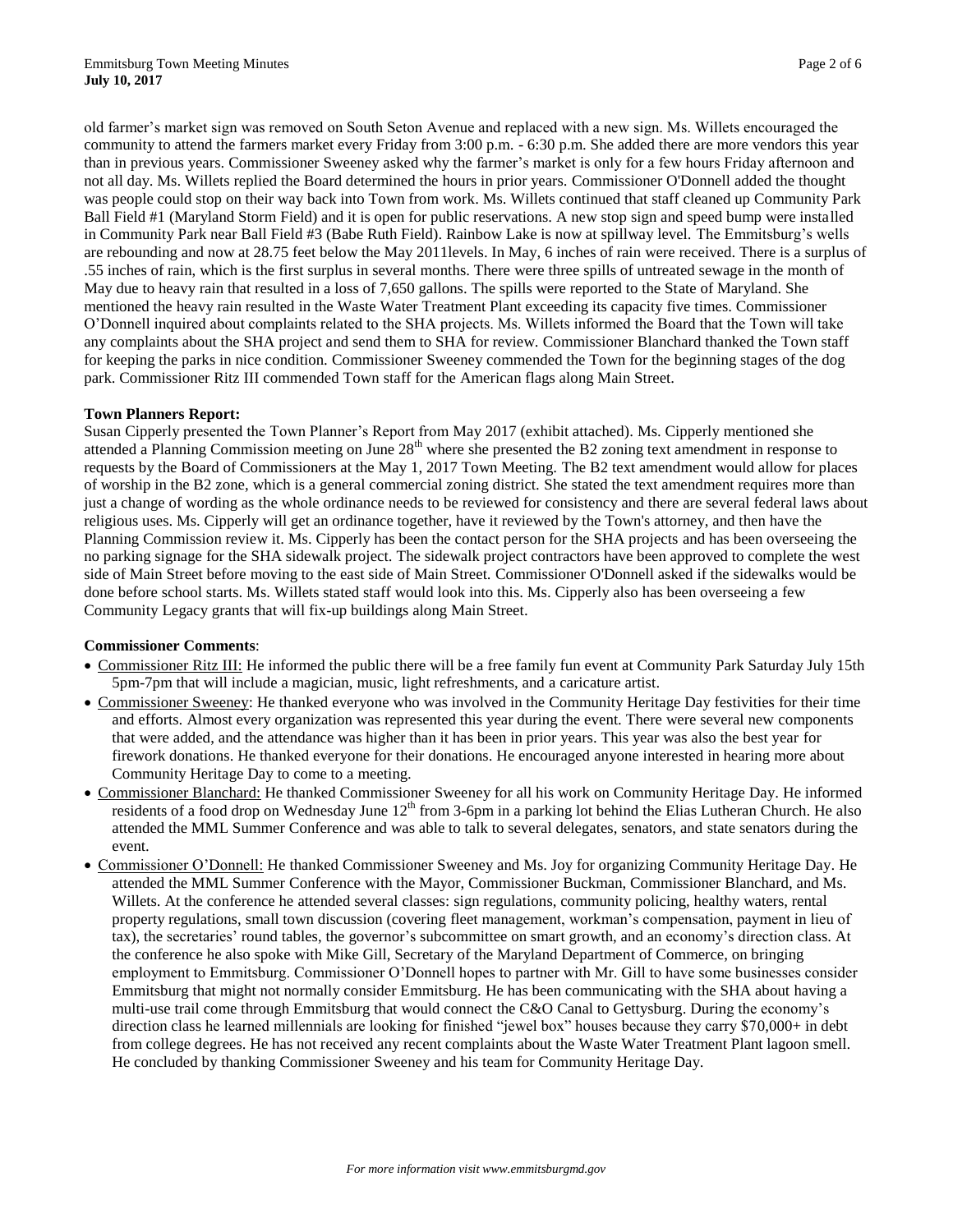Mayor Briggs attended numerous meetings in June 2017. Mayor Briggs started by commending Commissioner Sweeney and the Lions Club for Community Heritage Day. He also thanked staff for their hard work. He informed the Board the Town recently received the 2017 Maryland Green Registry Leadership Award for sustainability efforts. He also reviewed the estimated time of completion for several projects in Town. The pool is still under construction and is estimated to be completed May 2018. The Emmitsburg dog park should be completed in spring 2018. He explained the Town is still raising money to pay for amenities for the dog park to include benches, doggy drinking fountains, and doggy playground equipment. Larger donors can dedicate a bench or fence sign to a dog or loved one. The square and sidewalk SHA projects are estimated to be completed in June 2018. The Flat Run Bridge project estimated completion is fall 2018. Overall, the Town has completed approximately \$30 million worth of improvements projects the past few years through grant funding. Mayor Briggs mentioned he met with Congressman Jamie Raskin, and he plans to meet with one of the largest developers in Frederick County later in July. The Town was awarded a grant for \$221,907 for the 2018 Energy Water Infrastructure Program (EWIP) grant through Maryland Department of the Environment that will improve energy efficiency at the Creamery Road Pump Station and save an estimated \$6,007 annually in electricity costs. He thanked Town staff for their efforts with the EWIP grant. Mayor Briggs also mentioned the Town is going to be applying for a Community Parks and Playground grant soon for approximately \$75,000 for a multi-use soccer field behind the Town office. There are two more block parties (or pool parties) this summer in Community Park. He suggested possibly implementing a cigarette butt disposal policy once the SHA projects are completed. He concluded by highlighting the 2017 Maryland Green Registry Leadership Award again. He mentioned the Town beat out two large cities that have about 1,500 employees, but Emmitsburg won with only 16 employees. Commissioner Sweeney asked the Mayor if the Town can get signage showing the organizations that exist within Town (Lions Club, etc.). Ms. Willets will discuss the signage with the Town Planner.

## **Administrative Business:**

 Online Traffic Statistics for Facebook and Website: Madeline Shaw, Town Clerk, presented the online traffic statistics for the Town's Facebook and website. Mrs. Shaw started by informing the residents/businesses the Town has a Facebook (www.facebook.com/emmitsburgmd) and website page (www.emmitsburgmd.gov) that events, alerts, news information, and other information is posted on. Ms. Shaw commended Terri Ray, Office Manager, for keeping the information on the Facebook and website page up-to-date. Mrs. Shaw highlighted several statistics for the Facebook page. As of July 2017, the page currently has 945 page followers (people that subscribe to receive updates in their news feed). This number has been steadily increasing as 225 new followers have been added the past 7 months. On average, a Facebook post reaches about 370 people per day and most people engage with photos, which is why Ms. Ray will typically use photos to grab attention. The average demographic of our Facebook page followers are Emmitsburg women 35-44 years old. For people reached (people that have seen any content associated with the Town's Facebook page) the average demographic is Frederick City women 35-44 years old. For people engaged (people tagging the page or talking about the page in comments) the average demographic is Emmitsburg women 45-54 years old. Next, Mrs. Shaw reviewed the Emmitsburg website page data. Since January 1, 2017, there has been 10,145 sessions (when a user is actively involved in the website through scrolling and clicking), and 6,871 users (people who have initiated a session by clicking on the webpage). Google Analytics estimates 65% of Emmitsburg website users are first time visitors. On average, a person spends 2:05 on a webpage, but this number has decreased recently revealing that information is easier to find on the webpage. For location, Mrs. Shaw noted the top 4 users locations: Washington D.C. (about 19% of users), Thurmont (about 14% of users), Frederick City (about 9% of users), and Emmitsburg (about 8% of users). The top 3 website pages visited within 28 days of the July  $10<sup>th</sup>$ Town Meeting are the home page, SHA sidewalk project page, and the pool page. Mrs. Shaw concluded by adding most people visit the website Fridays around 1 p.m. and desktops are the devices mostly used when accessing the website. Commissioner O'Donnell asked if there are any recommendations for online improvement. Mrs. Shaw explained staff is doing a great job with website management and keeping the pages up-to-date and there are no current recommendations. Commissioner Blanchard encouraged staff to continue posting photos/updates in a timely manner. Mayor Briggs asked if staff recommends using Snap Chat. Ms. Willets stated staff is not always at every event so it would be difficult to use Snap Chat, but she encourages residents and the Board to send event photos in for posting. Commissioner O'Donnell inquired about an online campaign to help draw Mount St. Mary's (MSM) students to Town. Ms. Willets informed the Board the website currently has a business registry list, and the Citizens Advisory Committee was tasked with creating a new resident kit that could be modified for new students. Commissioner O'Donnell added many events are held at MSM, but not everyone at the events are aware of the Town being nearby and he'd like to change this.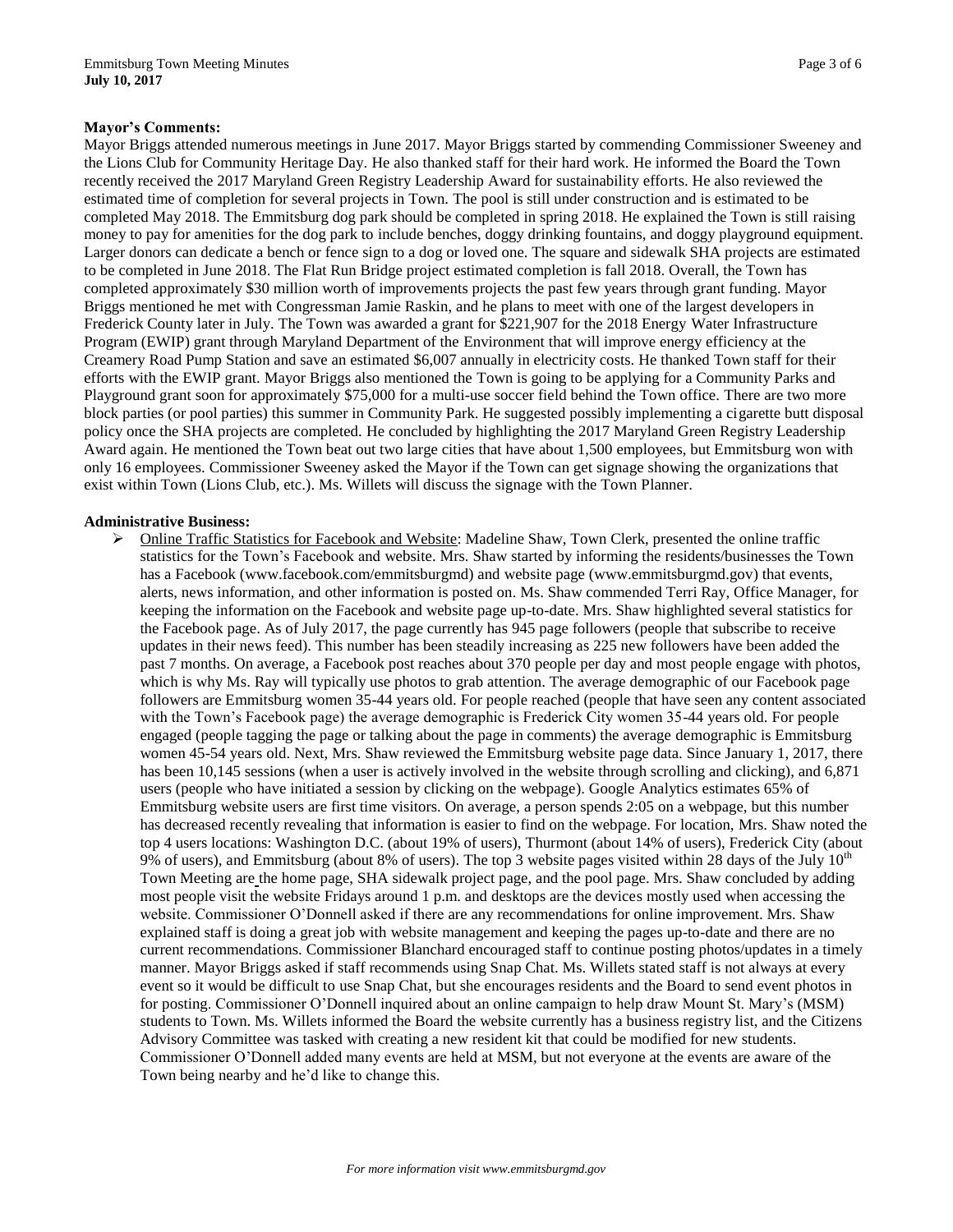## **Consent Agenda:**

Appointment of Tricia Sheppard, Will Sheppard, and Martin Miller to the Citizen's Advisory Committee, 2 year term, 07/10/2017 – 07/10/2019. Motion by Commissioner Blanchard, second by Commissioner Sweeney. The vote was not taken as Commissioner Ritz III inquired if an individual can serve on two committees. The Board and Town staff discussed if an individual is allowed to serve on more than one committee because Martin Miller was appointed to the Parks and Recreation Committee at the March 6, 2017 Town Meeting. The Board determined to investigate the matter further for the next Town Meeting. Commissioner Blanchard withdrew the initial consent motion.

Appointment of Tricia Sheppard and Will Sheppard to the Citizen's Advisory Committee, 2-year term, 07/10/2017 – 07/10/2019. Motion by Commissioner Blanchard, second by Commissioner Ritz III. Vote: 4-0 in Favor. Commissioner Buckman absent.

## **Treasurer's Report:**

Commissioner Blanchard presented the Treasure's Report for June 2017. He mentioned the operating balance going forward is \$4,424,569.

#### **Planning Commission Report:**

Ms. Cipperly re-stated the Planning Commission will review the B2 text amendment later in July. The Board will most likely revisit the text amendment at the September 2017 Town Meeting depending on what occurs at the next Planning Commission meeting. Commissioner Sweeney added the amendment is being requested by two places of worship.

## **II. Agenda Items**

Agenda #1: Presentation on the National League of Cities Service Line Warranty: Ashley Shiwarski with Utility Service Partners, Inc. presented the National League of Cities (NLC) Service Line Warranty. Ms. Shiwarski mentioned the Utility Service Partners, Inc. service line warranty is the only one endorsed by the NLC and only strategic partner with the Maryland Municipal League (MML). The service line warranty program is completely voluntary and would help residents maintain their external water line, external sewer lines, and in-home plumbing. The goal of the program is to help residents deal with the financial burdens of unanticipated service line repair and replacement costs while reducing the burdens placed on municipalities and their infrastructure. The NLC Program, administered by Utility Service Partners, Inc., would handle the marketing, billing, claims management and customer service. If the Town chooses to participate, there would be no cost or administrative time, and the Town would receive an incremental revenue stream for participating. Ms. Shiwarski explained public education is the biggest benefit. She mentioned many residents don't know what their responsibility is in regards to service lines and often times the Town has be to the bearer of bad news if there is a problem the home owner is responsible for and Town staff is asked to check the line. For a few dollars a month, residents can choose to participate in the program and know they have 24/7 support to contact NLC about any problems and have a local plumber dispatched to their home. Only local contractors are used, and the Town can be as involved in the contractor selection process as desired. Local contractors are determined through a background check, drug screening, licensing check, and a Better Business Bureau check. Ms. Shiwarski explained there are 3 optional programs: external water line coverage, external sewer line coverage, and in-home plumbing coverage. The external coverage would cover the service line from the end of the Town's responsibility to where the lines "day light." With their coverage, residents would receive up to \$8,500 towards each and every repair. Residents would not be limited in the number of claims each calendar year, and there are no deductibles/service fees because NLC does not want to deter any residents from calling about problems. The in-home plumbing program would cover any lines in the home after the point-of-entry, any lines under a slab/basement floor, and clogged toilets. Ms. Shiwarski mentioned when a resident enrolls in the program, they are more proactive to get problems fixed.

For revenue stream, the Town would receive .50 cents per month per paid warranty contract. There are no guidelines on how the Town can use the revenue stream. The program would only be solicited to residents during three mailing campaigns a year during the spring, fall, and winter seasons. Each mailing campaign would only focus on one product so residents would not get confused between the three warranties. Ms. Shiwarski explained all mailings would get approved by the Town first, and then the exact mailing date would be given to Town staff once approved. The standard marketing letters includes an educational piece and an introductory letter on the Town's letter head with a signature from an elected official or Town staff member. The NLC contact information would be on the bottom of the letter for residents to contact with questions or to enroll. She mentioned the Town would have access to an online portal that lets the Town know who is enrolled in each product, the claims filed, and the resident satisfaction survey results. If there are any problems, NLC will follow-up with the contractor to ensure the contractor is doing work up-to NLC standards. The two most recent partners are Taneytown and Thurmont.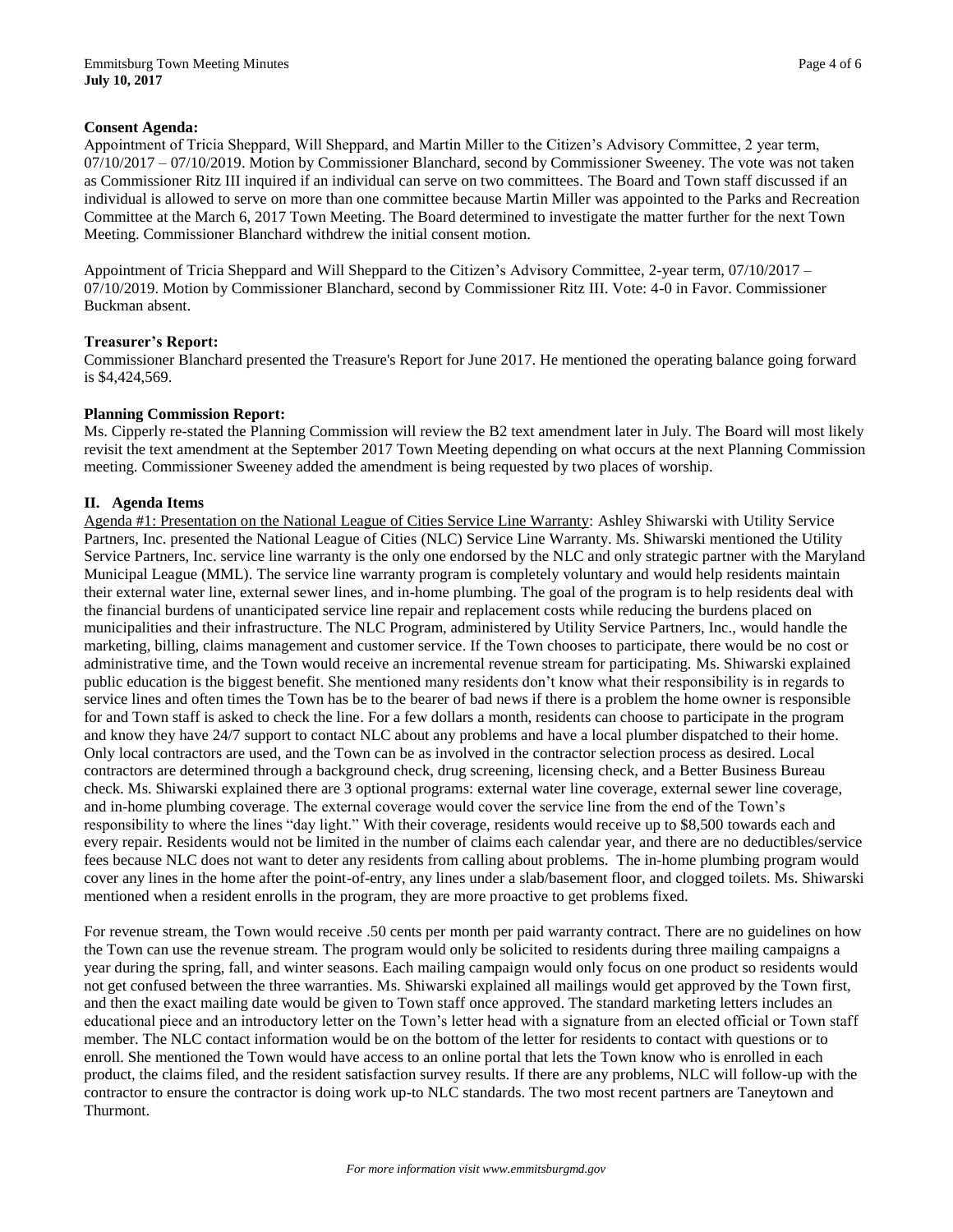Commissioner O'Donnell asked if Commissioner Sweeney had heard of this program before. He has not. Commissioner Sweeney asked if businesses could enroll. Ms. Shiwarski explained the program is only residential, and apartment buildings would be eligible as long as the property owner gives approval. She also mentioned there are no minimum participation requirements. Even if only one person participates, NLC will still partner with that home owner. Mayor Briggs asked if shared service lines are covered. Ms. Shiwarski responded they are usually not included in the program, but if it's a large issue NLC can up-date their terms to include shared lines. Commissioner O'Donnell asked who Utility Service Partners, Inc. was insured with. Ms. Shiwarski stated NLC is bonded with the State of Maryland, but the organization is switching to an insurance provider in August 2017. Ms. Shiwarski will get the name of the insurance organization for Commissioner O'Donnell. Commissioner O'Donnell asked if there was anything that would deter an individual from participating. Ms. Shiwarski explained the service is available to anyone regardless of length of line, depth of line, or age of line and the pricing would be the same; the only deterrence would be if the resident's line is not working at the time of enrollment; however, NLC does not inspect the service line before enrollment. Commissioner O'Donnell asked what it means to be a strategic partner with MML. Ms. Shiwarski explained MML chooses strategic partners that could really benefit their league and MML pays \$10,000 a year to have access to the mailing lists and endorsements. Commissioner O'Donnell asked if the .50 cents is negotiable. The .50 cents is a standard fee for municipalities with less than 50,000 households; if the Town did not want to receive the revenue, the residents would pay .50 cents less each month. The revenue accrues throughout the year and is paid to the Town in January. Commissioner O'Donnell asked if the Town is paid an administrative fee for answering a large volume of calls related to the program. Ms. Shiwarski mentioned there is not, but NLC would prefer the Town have any callers contact them instead. To reduce calls, she recommends the Town do a press release around the time of a mailing. NLC has sample press releases and a website banner. Commissioner O'Donnell asked how long Utility Service Partners, Inc. has been in business. Ms. Shiwarski stated the organization has been in business for 13 years and has endorsed by the NLC since 2010. She added Utility Service Partners, Inc. only works with municipalities. Commissioner Ritz III asked what a plumber can do to join the local provider list of contractors. Ms. Shiwarski explained the Town can provide a list of contractors in the area; otherwise, a providers information would need to be collected and given to the NLC who will them reach out to the provider and start the vetting process. As long as the provider qualifies, they can become a part of the contractor network. Ms. Shiwarski reviewed the pricing to include the external water line coverage (\$5.75/month), external sewer line coverage (\$7.75/month), and the in-home plumbing (\$9.99/month). Residents are billed monthly through a variety of options (i.e. invoiced, automatic payments, etc.) that NLC handles. If a resident signs-up to pay annually, a \$5 per product discount is applied to their account, and the resident would not be locked into a year contract. Commissioner O'Donnell asked if the company is privately owned or publicly traded. The company is publicly traded on the London Stoke Exchange because the parent company of Utility Service Partners, Inc. (Home Serve) is from London. Mayor Briggs requested the opinion of Town staff. Ms. Willets mentioned Mr. Dan Fissel (the Sewer and Water Superintendent) had a conference call with Ms. Shiwarski and he highly recommends this program because it will help save time and heartache. Often staff has to go to a resident's property and be the bearer of bad news when the problem is the resident's responsibility. The Board thanked Ms. Shiwarski for her time. Ms. Willets asked the Board what action staff should take. There was discussion over the program and researching the program more. The Board decided to review the information thoroughly and make a motion in the next Town Meeting in regards to the NLC Service Line Warranty.

Agenda #2: LG Sonic Algae Control System Update: Cathy Willets, Town Manager, presented the LG Sonic Algae Control system update. The algae control system has been in place for roughly three months, and Ms. Willets mentioned an accurate analysis will not be available until the worst part of the algae season is over, which is in the late summer and early fall. She explained there are several tests that reveal if the system is making an impact on algae: chlorophyll, phycocyanin, and turbidity. Chlorophyll is the biggest indicator because chlorophyll indicates algae growth. She explained before installation on April 11, 2017, the chlorophyll was averaging around 20 ug/L (or 20 parts per billion), but current levels are just above zero at 5 ug/L. She explained phycocyanins are the toxins produced by blue/green algae that cause taste and odor problems in the drinking water. Prior phycocyanin levels were about 4/5 ug/L, and now levels have decreased near 0 ug/L. She explained turbidity measures water clarity. The prior levels were 4.0 NTUs, and current turbidity levels have decreased to less than 1 NTU. Ms. Willet's added algae' blooming produces a turbidity of 5-7 NTUs. She added the goal of lake flow and well usage is to use 50% lake water and 50% well water. In prior years, during the summer, the wells accounted for up to 58% of water usage, which is 10% more than current algae control system numbers. Coagulant usage has decreased from 19.4 to 16, and Town staff anticipates this number to decrease more significantly during the peak algae season. Ms. Willets reviewed backwash water usage, and reminded the Board that backwash water usage was a main reason the system was installed. Since installation, the water use has reduced from approximately 1.292 million gal/month to 600,000 gal/month. Overall, the lake is clearer for this time of year than in previous years and several fishermen have commented on the better quality of the water. Ms. Willets added there has been no unexpected filter related overtime since installation, which was another main reason staff asked for the system. She noted soda ash and chlorine have not changed, but these numbers are anticipated to decrease during peak algae season. Commissioner Sweeney asked about the satellite and if it has been able to get signal with the